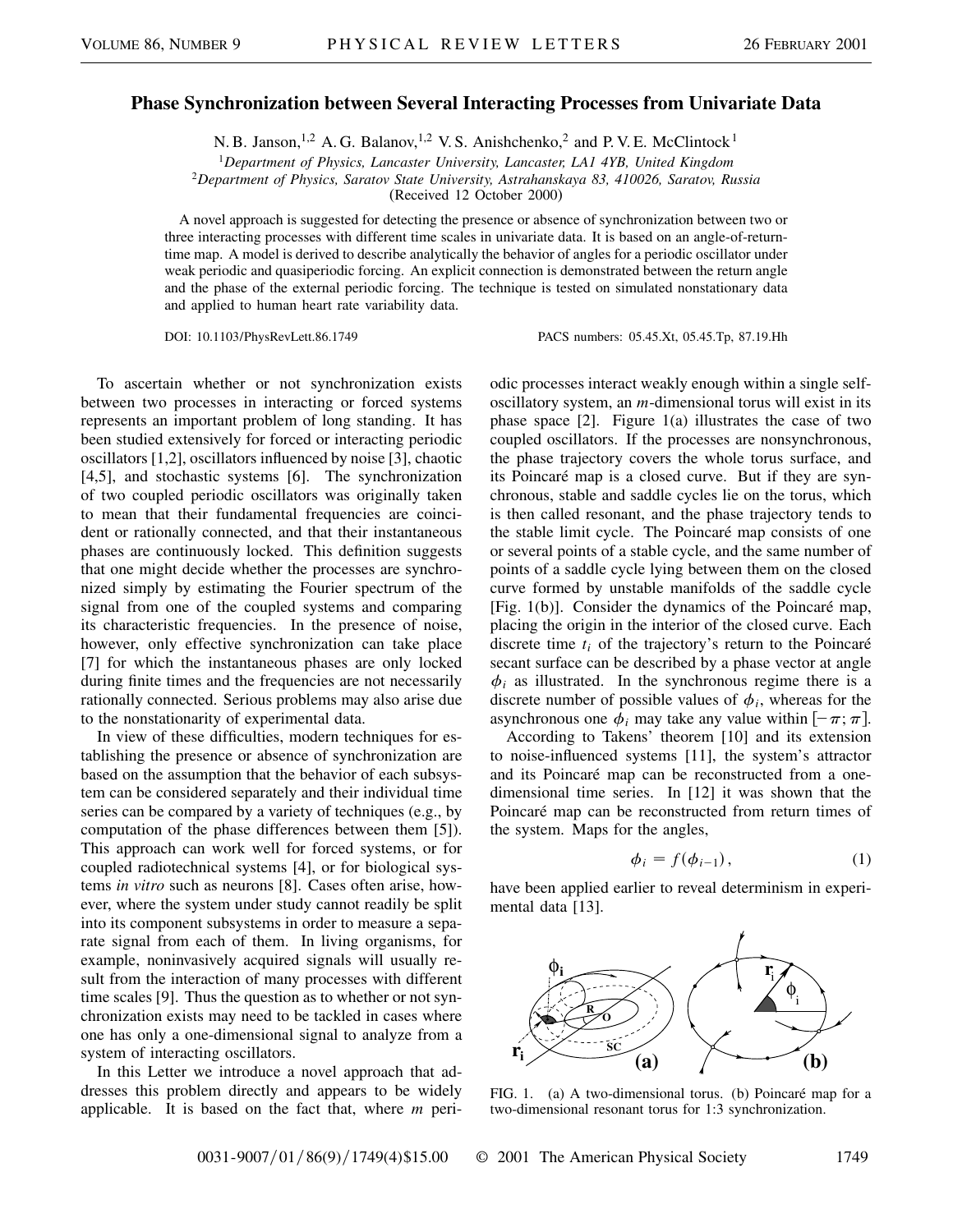We now derive the explicit form of the function *f* in Eq. (1) for the case when the angles  $\phi_i$  are taken from the return times map of a dynamical system with a twodimensional torus. Consider a quasiharmonic oscillator with eigenfrequency  $\omega_0$  and amplitude *R* which is forced harmonically with frequency  $\Omega$  and small amplitude  $r \ll R$ . A two-dimensional torus therefore appears [Fig.  $1(a)$ ]. The solution of the resulting nonautonomous equations can then be approximated by a sum of terms describing rotation around some origin O [Fig. 1(a)] with frequency  $\omega$  and amplitude *R*, and around the unstable cycle *SC* with the external forcing frequency  $\Omega$  and amplitude *r*:

$$
x(t) = R\sin(\omega t) + r\sin(\Omega t). \tag{2}
$$

The frequency  $\omega$  coincides with  $\omega_0$  in the absence of synchronization; but if the latter exists it is shifted in the direction defined by the forcing. We define the return times as the intervals between successive crossings by  $x(t)$  of the threshold  $x = 0$  in one direction. Although the transcendental equation  $x(t) = 0$  has no analytic solution, the first term is much larger than the second, so that the times  $t_k$ of zero crossing by  $x(t)$  are close to the times  $t_k^* = \frac{\pi k}{\omega}$ of zero crossing by  $R \sin(\omega t)$ . We therefore expand (2) as a Taylor series in the vicinity of  $t_k^*$  neglecting terms beyond the linear ones. Taking account of every second zero crossing to register intersections in only one direction, we find the *i*th moment of crossing,

$$
t_i \approx -\frac{r}{R\omega}\sin\frac{2\pi i\Omega}{\omega} + \frac{2\pi i}{\omega}.
$$
 (3)

Denoting the rotation number  $\xi = \Omega/\omega$  and setting  $\Psi_i =$  $rac{2\pi i \Omega}{\omega}$ , we find the return time

$$
T_i = t_{i+1} - t_i = 2 \frac{r}{R\omega} \cos(\Psi_i + \pi \xi) \sin \pi \xi + \frac{2\pi}{\omega}.
$$
\n(4)

We place the origin at the central point  $(\frac{2\pi}{\omega}, \frac{2\pi}{\omega})$  of the return times map  $(T_i, T_{i+1})$ , introduce the angle  $\phi_i$  as arctan $[(T_{i+1} - \frac{2\pi}{\omega})/(T_i - \frac{2\pi}{\omega})]$ , and derive an expression for  $tan \phi_i$ 

$$
\tan \phi_i = \cos 2\pi \xi - \tan (\Psi_i + \pi \xi) \sin 2\pi \xi. \quad (5)
$$

Equation (5) provides an explicit connection between the current angle of the return times map  $\phi_i$  and  $\Psi_i$ , the latter being *the phase of external forcing* at the time moment  $\frac{2\pi i}{\omega}$  defining the stroboscopic section of the system. Similarly, we derive an expression for  $\cot \phi_{i-1}$  and sum it with Eq. (5) to obtain the following map:

$$
\phi_i = \arctan(2\cos 2\pi \xi - \cot \phi_{i-1}).\tag{6}
$$

Equation (6) shows that, if the forcing amplitude is much smaller than the amplitude of natural oscillations in the system, the map (1) *does not* depend on amplitudes. The same Eq. (6) can be obtained by consideration of the return times map constructed from the moments when  $\dot{x}(t)$ takes zero values, or from the stroboscopic map of the system  $(x_i, x_{i+1})$  where  $x_i = x\left(\frac{2\pi i}{\Omega}\right)$ . The function arctanx is defined for  $[0; \pi]$ , although the real angles  $\phi_i$  lie within  $[-\pi; \pi]$ . Thus, we need to extend the map (6) to the interval  $[-\pi; \pi]$  by deducting  $\pi$  from  $f(\phi_{i-1})$  if  $\phi_{i-1}$  is less than zero. Further when referring to (6) we will assume the extended map.

Figure 2(a) plots the return function  $(6)$  for two values of the rotation number  $\xi$  (full curves). The resultant onedimensional map belongs to the class of continuous circle maps [14] of topological degree 1. To reveal how angle  $\phi_i$  is related to the conventional phase difference  $\Phi_i$  between the forcing and response, we consider  $\Phi_i$  at the zero crossing of  $x(t)$  [see Eq. (3)]:

$$
\Phi_i = -\frac{r}{R} (1 - \xi) \sin(2\pi i \xi) + 2\pi i (1 - \xi). \tag{7}
$$

Calculating rotation numbers  $v_{\Phi}$ ,  $v_{\phi}$  for variables  $\Phi_i$  and  $\phi_i$ , respectively:

$$
v_{\Psi} = \frac{1}{2\pi} \lim_{i \to \infty} \frac{\Phi_0 - \Phi_i}{i} = (\xi - 1);
$$

$$
v_{\phi} = \frac{1}{2\pi} \lim_{i \to \infty} \frac{\phi_0 - \phi_i}{i} = \xi.
$$

Note that  $v_{\Phi}$  and  $v_{\phi}$  differ by 1. The points of Fig. 2(a) show the map for angles calculated from numerical data for a Van der Pol system [1] forced by a weak harmonic signal, for two values of the forcing frequency. The simulated data agree well with the theoretical curves.

Next, we consider the general case of a quasiharmonic oscillator forced by *n* harmonic signals with different frequencies  $\Omega_i$ ,  $i = 1, \ldots, n$ , where the amplitude  $A_i$  of each of these signals is much smaller than *R*:

$$
x(t) = R \sin \omega t + \sum_{j=1}^{n} A_j \sin \Omega_j t, \qquad A_i \ll R. \tag{8}
$$



FIG. 2. (a) Return function of the map (6) (curves), compared with the map (1) plotted for numerical data for a weakly forced Van der Pol oscillator (empty circles) with  $\omega = 1$  and  $\Omega =$ 0.4,  $\Omega = 0.7$ . The map points fall accurately on the curves. (b) Phase portrait of the map (9) for  $\omega = 1$ ,  $\Omega_1 = 0.10$ ,  $\Omega_2 =$  $0.010$ , i.e., in the absence of synchronization. (c) As in (b), but for  $\Omega_2 = 0.\overline{3}$ , showing the effect of 1:3 synchronization between  $\Omega_2$  and  $\omega$ . The full curve in (c) indicates the return function for (6) with  $\omega = 1$  and  $\Omega = 0.\overline{3}$ .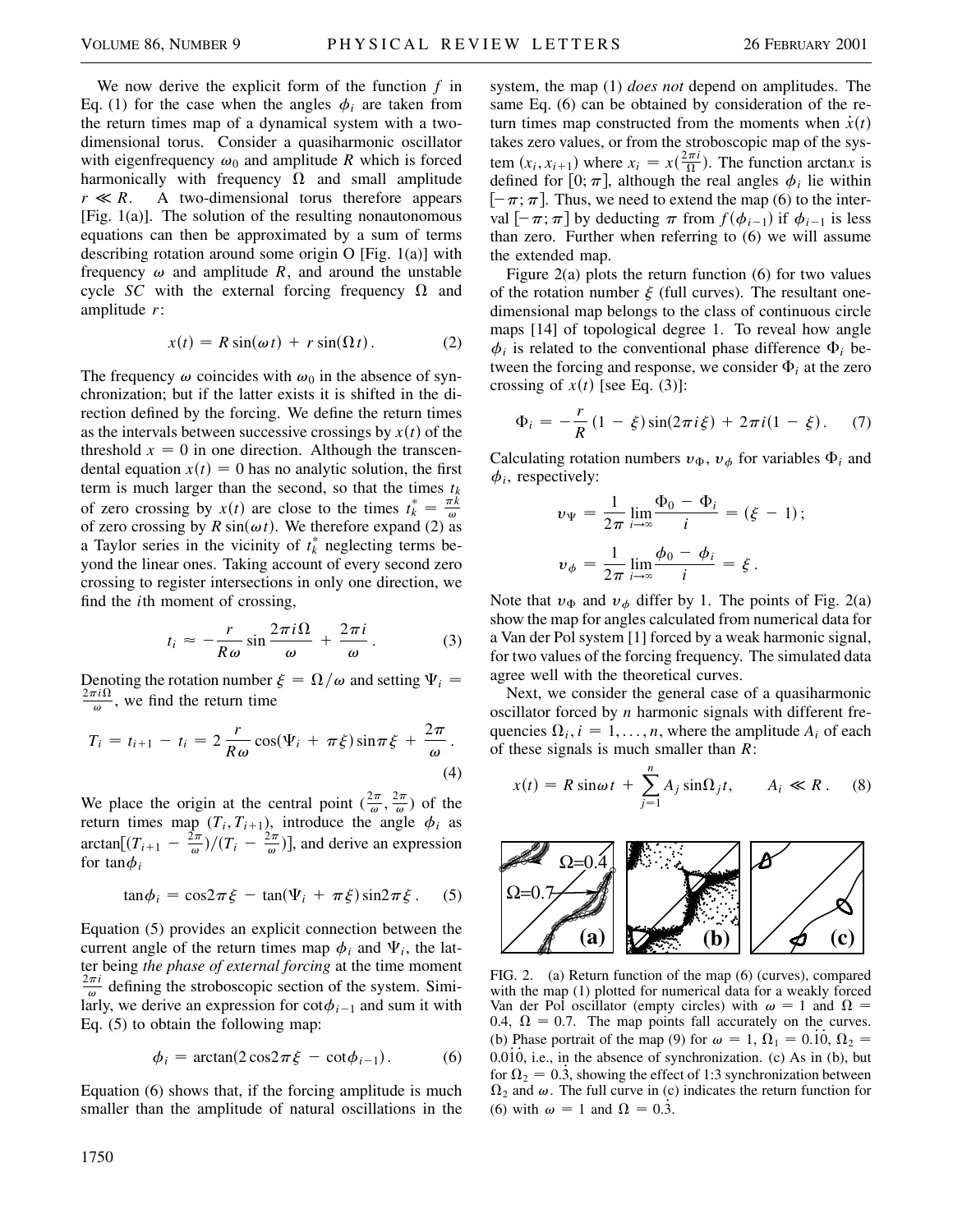Denoting  $\frac{\Omega_j}{\omega} = \xi_j$  and  $\beta_j = \frac{A_j}{A_1}$  $\frac{\sin\pi\xi_j}{\sin\pi\xi_1}$ ,  $\beta_1 = 1$ , and proceeding by analogy with the derivation of (6), we obtain a relation connecting two successive angles of the return times map:

$$
\phi_i = \arctan\bigg[2\cos 2\pi \xi_1 - \cot \phi_{i-1} + 2\frac{\sum_{j=2}^n \beta_j \cos(2\pi i \xi_j + \pi \xi_j)(\cos 2\pi \xi_j - \cos 2\pi \xi_1)}{\sum_{j=1}^n \beta_j \cos(2\pi i \xi_j + \pi \xi_j)}\bigg].
$$
\n(9)

The validity of (9) follows from that of (8). Quasiperiodic motion on an *M*-dimensional torus for  $M \geq 3$  is structurally unstable [15], so that after such a torus appears, an arbitrarily small perturbation of the system causes trajectories on its three-dimensional hypersurface to become Lyapunov unstable. Thus, three-frequency quasiperiodic oscillations cannot exist in real systems affected by noise. However, (9) is valid asymptotically as the perturbation tends to zero.

Figures  $2(b)$  and  $2(c)$  illustrate how the map  $(9)$  may behave for  $n = 2$ . *R* is set to 1. Figure 2(b) shows the phase portrait of the map (9) for the case when no two of the three rhythms are synchronous. In Fig. 2(c) the points belong to the phase portrait of (9) for the 1:3 synchronous regime between the rhythm with frequency  $\Omega_2$  and the main rhythm, while the full curve shows the return function of (6) for  $\omega = 1$  and  $\Omega = 0.\overline{3}$ . Here and in what follows, a dot or dots above one or more digits of a number imply a recurring decimal, i.e., an infinite repetition of the digits under the dots. When all three rhythms are synchronized, the map just consists of a fixed number of points (a trivial case, not illustrated).

Thus, plotting the map (1) for the experimental time series allows one to draw immediate conclusions about the minimum number of rhythms involved, and their synchronization. Although similar conclusions can sometimes be drawn from Poincaré maps, they appear to be less reliable in experimental practice because usually randomness in the instantaneous radii  $r_i$  [Fig. 1(b)] confuses the picture and prevents one from drawing confident inferences. By comparison, the angular map has a much more pronounced and recognizable structure.

To test the method on a *nonstationary* process we have simulated the common experimental situation where nonstationarity exhibits itself in a slow random variation of the basic oscillation frequency. We consider the Van der Pol oscillator with the randomly varying parameter  $\omega$ , under external harmonic forcing:

$$
\dot{x} = y; \qquad \dot{y} = \epsilon (1 - x^2)y - \omega^2 x + C \sin \Omega t; \n w = w_0 + \frac{D_\eta}{\tau} \eta(t); \qquad \dot{\eta} = -\frac{\eta}{\tau} + \mu(t),
$$
\n(10)

for  $\epsilon = 0.1$ ,  $\omega_0 = 1$ ,  $C = 1$   $\Omega = 0.\overline{3}$ .  $\mu(t)$  is Gaussian white noise  $(\langle \mu(t) \rangle = 0, \langle \mu(t)^2 \rangle = 1)$ , and  $\eta(t)$  is colored noise of variance  $D_n$  and correlation time  $\tau = 200$ .

First, the presence or absence of synchronization between self-oscillations and forcing was detected by direct computation of the phase difference  $\Phi(t) = 3\Phi_1(t)$  –  $\Phi_2(t)$ , where  $\Phi_1(t)$  is the phase of forced oscillations in the system (10), and  $\Phi_2(t)$  is the phase of the external forcing [5]. In the absence of noise ( $D_n = 0$ ) 1:3 phase synchronization occurs, detectable from the plateau around zero on the plot of  $\Phi(t)$  over the whole observation time, while the corresponding map (1) consists of just three points (not illustrated here). For noise variance  $D_n = 0.1$ , nonstationary oscillations take place in the system exhibiting effective 1:3 phase synchronization, detectable from the long plateaus separated by  $2\pi$  phase slips [Fig. 3(a), gray line]. For  $D_n = 0.7$ , the phase difference shows no plateaus [Fig. 3(a), black line], thus pointing to an absence of synchronization.

Second, efforts were made to analyze the behavior of the system using only univariate data. The power spectra of the synchronized and nonsynchronized regimes [Fig. 3(b)] are very similar (apart from some fluctuational broadening of the peaks), and do not provide a basis for distinguishing between them. However, computation of the map (1) for the two cases provides a much clearer distinction, as shown in Figs.  $3(c)$  and  $3(d)$ . Figure  $3(c)$  consists of three isolated segments lying close to a one-dimensional curve (i.e., indicating synchronization) while (d) does not contain isolated segments (i.e., nonsynchronization).

We have tried a preliminary application of the technique to heart rate variability (HRV) data from healthy human subjects, yielding encouraging results. In Figs. 4(a)



FIG. 3. (a) Phase difference versus time for the forced Van der Pol with slowly randomly varying eigenfrequency (10) for noise variance  $D_n = 0.1$  (gray line, showing 2 synchronization plateaus), and for  $D_{\eta} = 0.7$  (black line, no plateaus). (b) Power spectra of the forced oscillations for  $D_n =$ 0.1 (shaded) and for  $D_n = 0.7$  (black line). (c) Angle-of-returntime map for (10) with  $D_{\eta} = 0.1$  (indicating synchronization). (d) As in (c) but for  $D_n = 0.7$  (no synchronization).